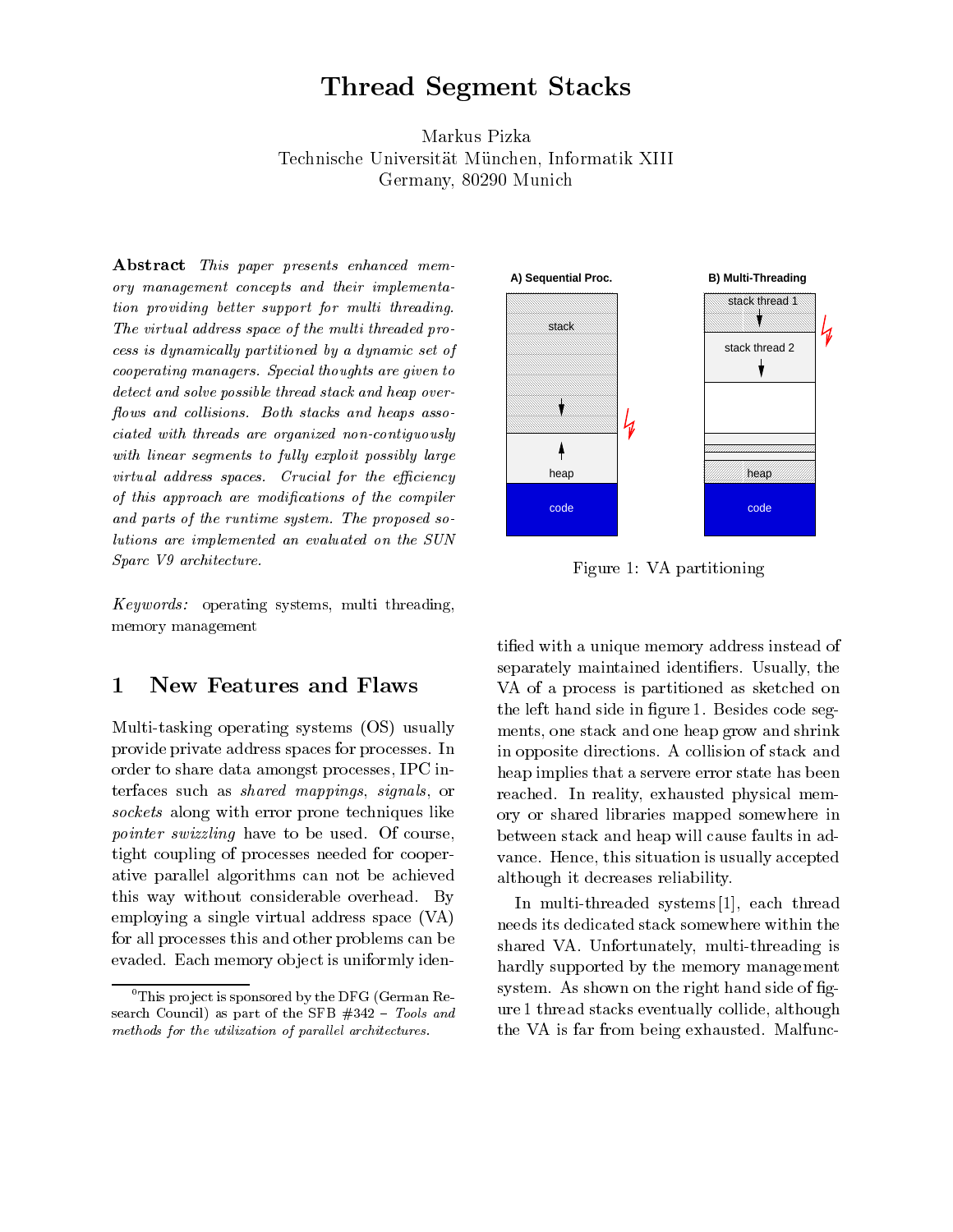tions of this kind might a ect many indepen dent computations making such approaches in sufficient reliable. As a matter of fact, this problem stays unsolved in all implementations known to the author. Some libraries allow the definition of custom stack sizes if the default size (varying from  $16k$  to 1M depending on the implementation- does not seem to beappro priate. This shifts the problem to the programmer contradicting the goal of simplicity and even worse, is no solution to the problem. In general, neither stack size demands nor the  $\frac{3}{2}$ number of threads can statically be predicted

#### $\bf{2}$ Related Work

Hardware supported paged segments as used in former OS like MULTICS on Honeywell  machines  $[2]$  would solve the problem. Thread stacks, heaps and extensible code fragments could be placed in separate segments but af ter years of predominant sequential processes these features are missing

Concurrent Oberon  $[3]$  substitutes segments with compiler inlined stack checking code and a predefined limit of 128k for the stack of each "Active Object". Overflows below the limit are detected and corrected with additional alloca tions. Though consumption of physical memory is adaptive, unweakened *linearity* of stack spaces disallows the exploitation of the whole VA for stacks larger then the predefined limit. Hence, demands may only vary within narrow boundaries

Using restricted pages at the end of the stack for the detection of overflows, combined with deferred mapping as in Solaris  $[4]$ , is fast and compatible. While overflows are handled sufficiently, correction of collisions is nearly impossible. Collisions stay undetected till objects on the restricted page are touched, although other  $\qquad \, 4$ ob jects within the same frame and their ad dresses might already be used. At the time of detection, registers and objects would have to be examined globally along with pointer swiz zling. Compiler-based approaches like dynamic stack problem in group in also supported the sum of the sum of

detection.

In  $[6]$  problems of maintaining multiple stacks are described. The proposed solution is to implement the conceptual cactus stack as a per processor meshed stack This technique re quires expensive garbage collection of activa tion records within the meshed stack and ob stacles hardware protection. The technique presented in this paper provides similar space but superior time efficiency.

# Thread Context Managers

To enforce transparent, scalable and adaptable resource management in parallel and dis tributed environments, we developed a reflective management architecture  $[7, 8, 9, 10]$ . The key idea is to associate a dedicated manager with each flow of control. One thread and all its termination dependent [11] passive objects are clustered to the cluster  $\mathbf{I}_{\mathbf{C}}$  . The cluster  $\mathbf{I}_{\mathbf{C}}$ is guided by exactly one manager, which has to satisfy all demands for resources of its TC Be sides standard tasks such as allocating memory for the stack, heap and code, a manager might also have to enforce access restrictions Con flicts, such as overflows or concurrent heap allocations are conceptually solved by inter man ager cooperation. Crucial for the efficiency of this approach is a systematic realization of the conceptual managers. Any software instance involved in resource management is regarded as implementing parts of managers. At runtime, each thread is guided by a small data struc ture and the control block TCB- and the control block TCB- and the control block TCB- and the control block TCBsenting the anchor of the manager implementa tion Fields within the TCB provide access to thread specific runtime data structures, such as pointers to heap and stack space of the thread

# VA Management

For the dynamic distribution of virtual ad dresses to TCs, the VA is structured into disjoint memory regions. A virtual memory region is a complete interval of addresses starting and ending on page boundaries. According to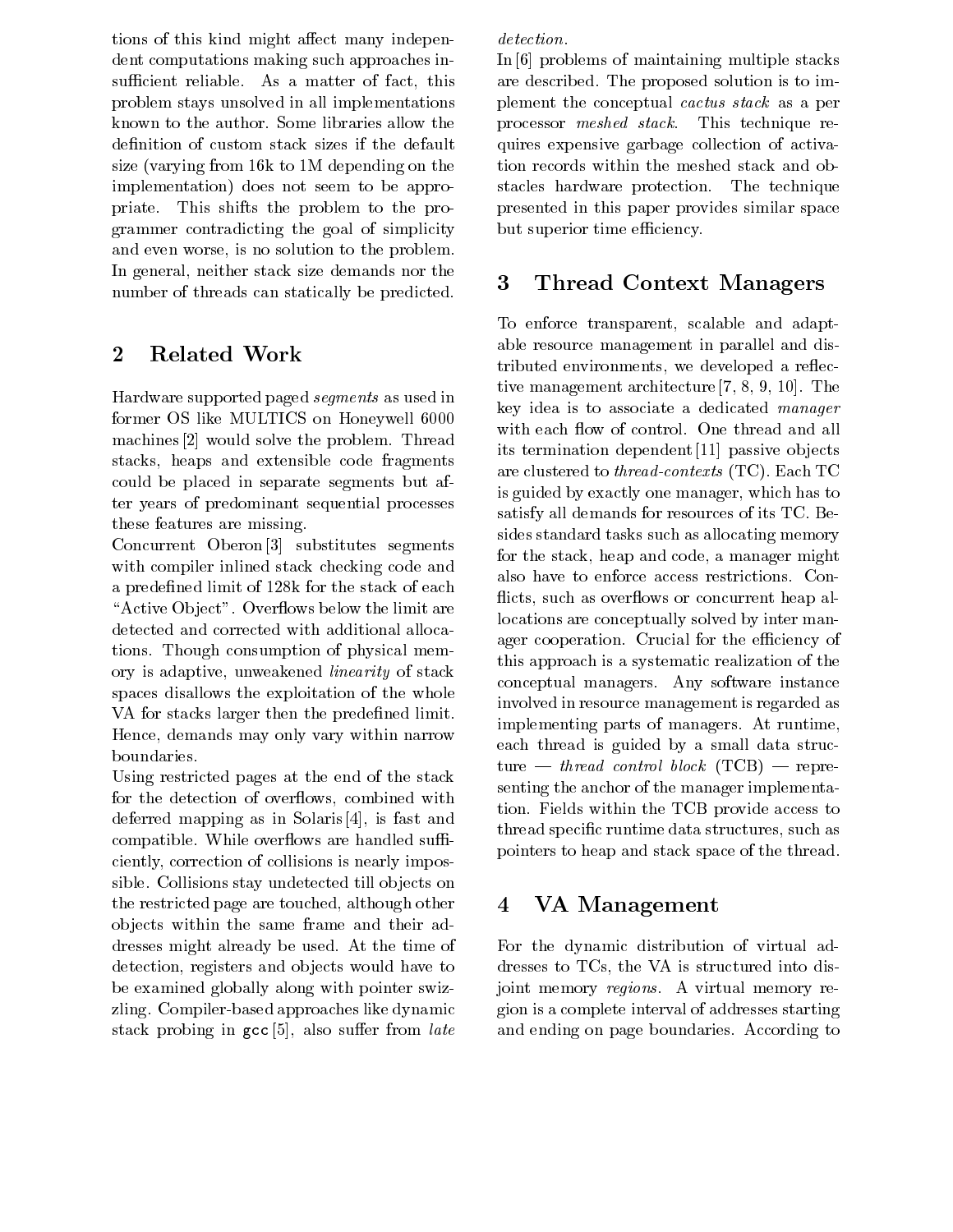

Figure 2: Spreading the VA across threads

the management model introduced in section the task of VA distribution as distributed and the managers see  $\alpha$  ,  $\alpha$  is the set  $\alpha$  -  $\alpha$ complete range of addresses is assigned to man ager  $a$  of the root TC  $\ddot{A}$ . Subsequently created TCs are provided with regions for autonomous use by their creators. If the initial provision proofs to be insufficient additional regions are dynamically requested either from the creator or reclaimed from children. At the time of termination, each TC returns its regions back to its creator

The implementation of this concept is based on maintaining all currently unallocated regions in a region pool encapsulated in the region al locator

#### 4.1 Segments

A virtual memory segment is a complete inter val of virtual addresses consisting of at least one virtual memory region. A segment stack contains individual segments which are dynam ically pushed and popped. Additionally, the top most segment may grow and shrink. Notice, virtual addresses within a segment stack need neither be monotonous nor linear

With its regions, each manager autonomously maintains two segment stacks to provide stack and heap memory to its TC Every segment has a header specifying its size and a link. The header is placed at the highest address in case of stack respectively the lowest address in case of heap to enable linear segment extensions for downward growing stacks and upward grow ing heaps. In case of an overflow of the top



Figure 3: Per thread segment stacks

segment, it is first tried to *linearly extend* the top segment by requesting a connecting region from the region allocator. Otherwise, a *non*linear extension is performed by pushing the region received as the new top segment onto the segment stack. An underflow occurs, if the stack pointer or the heap limit drop below  $\mathcal{A}$  and start of the top start of the top sequences. Reductions triggered by underflows can as well  $\sim$  0.000 cm  $\sim$  1.000 cm  $\sim$  1.000 cm  $\sim$  1.000 cm  $\sim$  1.000 cm  $\sim$ popped).

Figure 3 illustrates stack and heap space based on segment stacks. The link field of bottom elements references for performance rea sons the top segment. Management data usually kept in a static data part, e.g. heap library variables, are placed in the information part of the bottom segments. The figure also depicts a non-monotonous stack space for this TC. The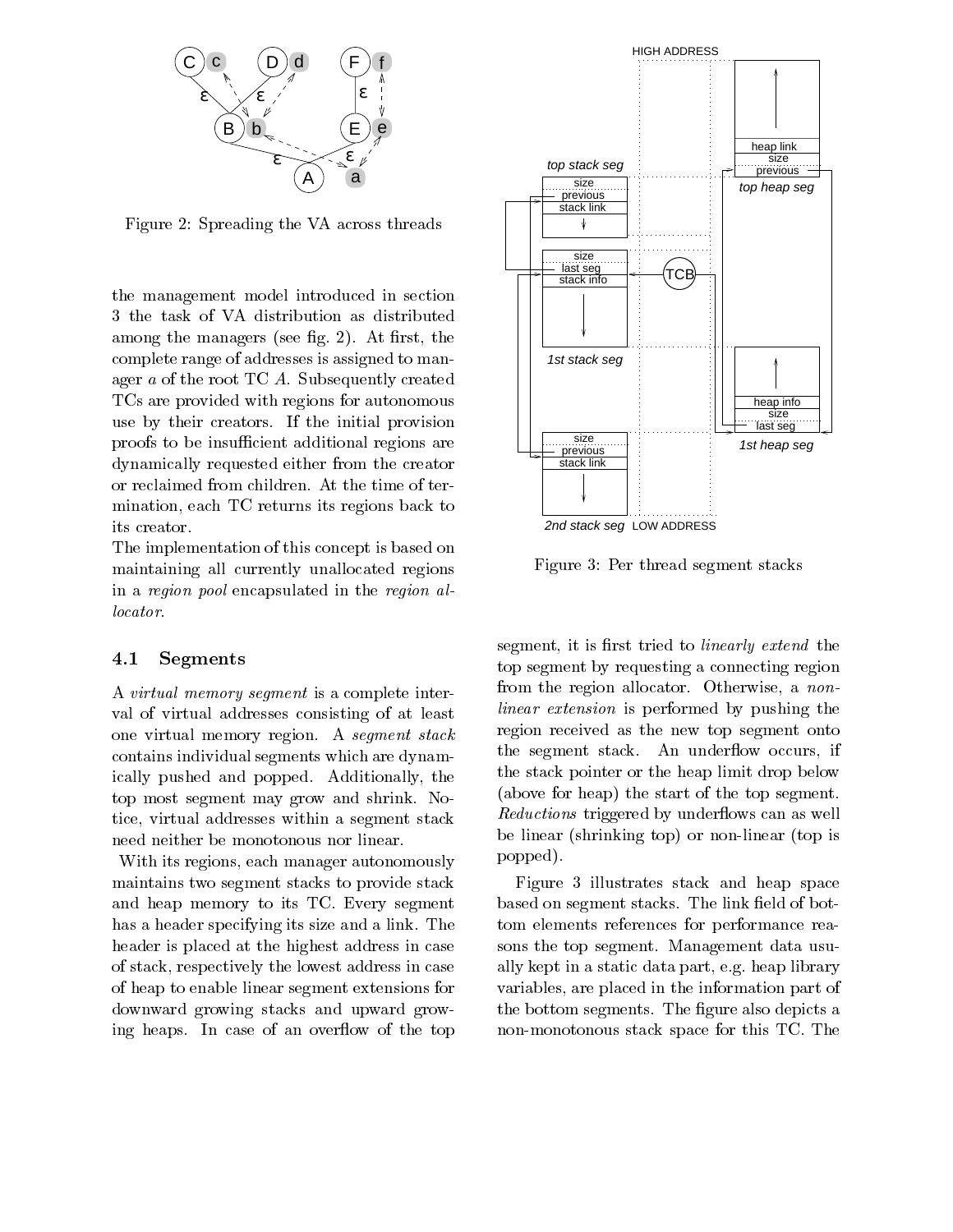top stack segment starts and ends above its preceding segment

All kind of memory in this system is manap'ed. Fast access to the TCB is crucial. We modified GNU gcc to use a hardware register to hold the current TCB  $[12]$ .

#### 4.2 Unlimited Thread Stacks

Segment stacks allow to lazily adapt mem ory consumption without a rigid limit. Each thread is started with a single stack segment whose size is determined at compile time. At runtime, segment crossings are monitored and the usually linear stack space becomes eventu ally split to fit on separate segments.

Only three possibilities for segment crossings must be considered. First, when a call level is entered the stack pointer (see ) is decremented the second contract of  $\sim$  $\alpha$  is a to allocate the action of the action of the action of the action of the action of the action of the action of the action of the action of the action of the action of the action of the action of the action of the tivation frame. Second, *dynamic stack objects*, such as fields with statically unknown ranges, are allocated by decrementing SP. While these two operations may cause overflows, *leaving a* call level is the source for underflows. A sound possibility to split the stack is between acti vation frames. Dynamic stack objects could as well be separated with the economic separated with the economic separated with the economic separated with the heap alike management within stack, causing strong internal fragmentation. As placing dynamic stack objects on stack is not essential. we decided to transparently place such objects in heap space. This, in turn has the advantageous external level and called entry at the called the control of the called the called the control of the co and exit must be monitored

#### $4.2.1$ Compiler Modification

A hardware integrated compare logic check ing SP against segment limits would be de sirable but is not available. Hence, monitoring must be prepared by the compiler with in lining code around around call instructions or into the prologue and epilogue of subprograms Latter was chosen because it reduces code size and is eligible of supporting extensibility where the caller might have no knowledge about the callee



Figure 4: Non-linear stack extension

Stack addressing had to be changed. Usually a single frame pointer FP- points in be tween two frames Negative o sets reference local objects, while arguments are found via positive of the size of the possible of the possible possible of the possible of the possible of the possible o gap between arguments and locals is statically unknown. This requires an explicit argument pointer AP-C we utilize register and the contract of the contract of the contract of the contract of the contract of the contract of the contract of the contract of the contract of the contract of the contract of the contr ter  $\chi$ 10 as FP and changed the semantics of  $\eta = \rho$  to AP instead of using a new register for the AP. This approach provides compatibility debugger libraries etc. In die better performance performance of the performance of the performance of the performance of the performance of the performance of the performance of the performance of the performance of the p mance. The activation frame layout was extended with a flag determining whether the frame has caused a non-linear extension. While overflows are checked against the stack limit recorded in the TCB underflows are detected via the extension flag. Due to alignment reasons more than one bit must be allocated. This property is exploited for faster segment deallo cation by storing the *address of the allocated* segment instead of just a boolean value. All of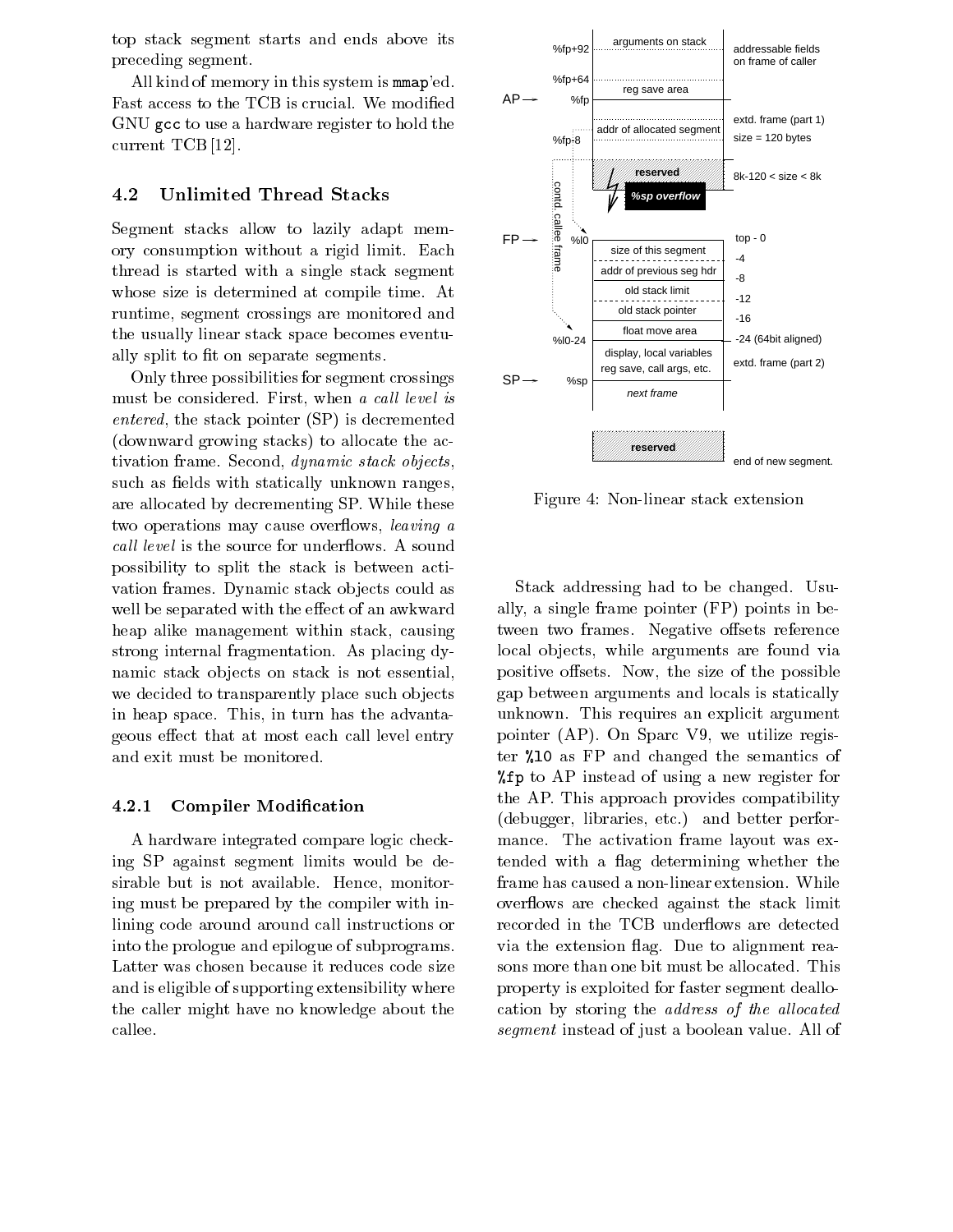these modifications were made to the low-level back-end of the GNU gcc compiler. Among the benefits are support for many languages  $\mathcal{C}$  .  $\mathcal{C}$  is a compatible and compatible and compatible and compatible and compatible and compatible and compatible and compatible and compatible and compatible and compatible and compatible and compatible and c ibility with all compiler optimizations such as function inlining or leaf functions

Correcting an overflow requires calls of subprograms consuming further stack space This is accomplished by maintaining a reserved area at the end of the current stack segment. The technique implemented ensures, that at least the size of the reserved portion (currently  $8k$ ) minus the minimal frame (currently 120 bytes) is available for the overflow handler. It can easily be proofed, that overflows are always handled within this space. In case of non-linear extensions, the reserved area is temporarily lost. Linear extensions simply move the reserved area to the new end of the segment without losses

### Performance Considerations

The computational costs for dynamic stack checking are comparably low. In the average case of no extension,  $5+3$  additional instructions include the extent of the extra programs and the structure of the extension of the extension of the is debatable Tests with a simple parallel prime generator indicate an insignificant overhead is the condition of the condition of the condition of the condition of the condition of the condition of the condition of the condition of the condition of the condition of the condition of the condition of the condit scope of checks could further reduce this over head. I.e. checks are only needed at points of recursion

Internal fragmentation only occurs in case of non-linear extensions. Let  $f$  be the average frame size,  $r$  the size of the reserved area, and s the average segment size. Following formula is an approximation of the internal stack frag mentation, if every extension was non-linear:

$$
F_{avg} = \frac{r + ((s - r) \mod f)}{s}; 8k - 120 < r < 8k
$$

If  $f = 256, r = 8192, \text{ and } s = 32k \text{ in-}$ ternal fragmentation would be  $25\%$ . Nonlinear extensions are problematical in two ways. First, they may cause noticeable fragmentation, which can be optimized by choosing adequate segment sizes. Second, in contrast

to linear extensions, non-linearly extended segments become freed as soon as the call-level causing the extension is left and might already be reallocated with the next call leading to un favorable *thrashing*. This situation is avoided by exploiting the region allocator to provide regions at preferred addresses

#### 4.3 Segmented Heap

We investigated existing libraries concerning their eligibility to serve as a starting point for the implementation of the heap segment stack. Because of its excellent performance [13] and its both, short and understandable source code, D. Lea's freely available memory allocator G-- malloc was selected It structures heap space into free and allocated *chunks*. A special free chunk called top chunk TC- is a special top chunk TCused to grow and shrink the heap. It is split and coalesced as chunks are de- de- de- de- de- de- de- dethe top end of the heap while being increased and decreased at the upper end with the sys tem call sbrk

In contrast to stacks, the separate management of each application-level object in a chunk allows to easily spread a heap across segments because splitting can be performed between ar bitrary chunks. Obviously, linear extensions and reductions simply increase and decrease TC's upper limit, identically to sbrk.

 $\mathbf{r}$  is  $\mathbf{r}$  and  $\mathbf{r}$  is integrated and the allocation causing Several modifications were made to support positive or negative *holes* caused by non-linear extensions see gure - If TC is non-linearly see gure - If TC is non-linearly see gure - If TC is non-linearly s extended the economic is converted into the economic into the economic into the economic into the economic into an ordinary free chunk, which can be used to satisfy subsequent allocations. Its chunk information size etc- is placed atthe highest address of the old top segment. Above the segment header of the new segment, a special hole the overflow is performed. The remainder of the segment is used as the new TC The hole chunk serves two purposes. First, it stores the information about the old TC. Second, it has a flag set, that prevents this chunk from being coalesced with other chunks than the TC Heap trimming operations, succeeding deallocations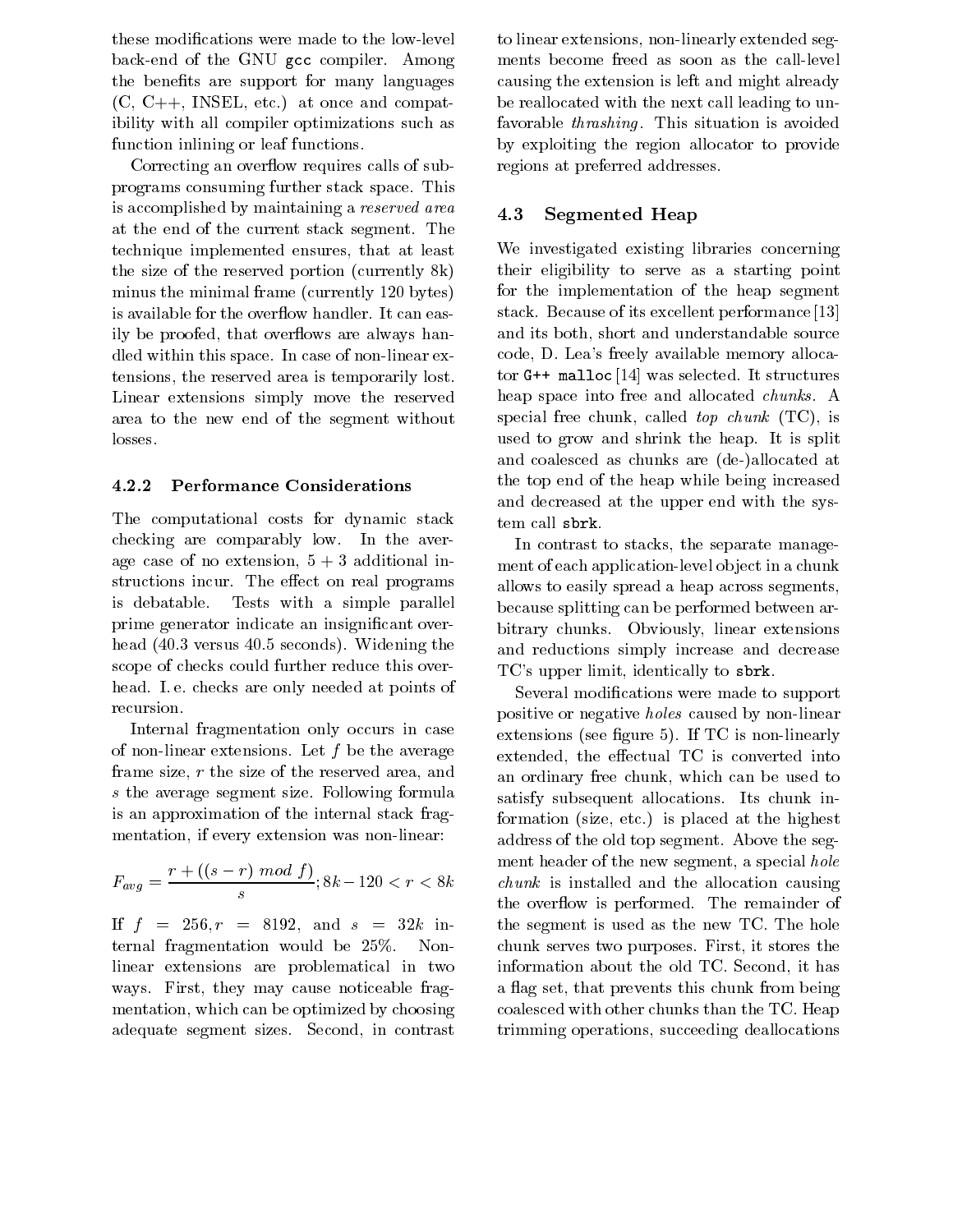

Figure 5: Heap extension

with coalescences, decrease TC's upper limit if its size exceeds a certain limit. Each time TC is trimmed, it is also checked, whether TC could be coalesced with the hole chunk, which would mean that no chunks are allocated within this segment. If this is the case, a non-linear reduction is performed instead of just linearly reducing the segment size. Before returning regions to the node region pool, the old TC is reestablished based on information stored in the hole chunk and at the end of the previous segment

The computational overhead introduced with the segmented heap organization is neglectable Similarly to stack space fragmen tation increases with the amount of non-linear extensions which can be controlled with the re gion allocator. In contrast to stack space, there is no reserved area in heap space being wasted Furthermore, lazy reduction can be employed by deferring heap trimming which nearly elim in the thrashing equation of  $\mathbf{r}$  . The thrashing equation is the thrashing equation of  $\mathbf{r}$ 

### Conclusion

The memory management techniques pre sented, support parallelism as an integral part of the OS architecture. The motivation is to free the application level from repetitive and error prone management tasks The program mer is not burdened with stack size require ments. Instead, the OS performs adaptive segmentation to fully exploit the address space for concurrent computations dynamically varying in size and number. Memory consumption corresponds to application-level requirements and these features do not induce signicant over head. Instead of constructing layers and to preserve compatibility to a certain degree, existing tools are modified according to the changed requirements. Existing binaries can be integrated into the system but to fully profit from these new features, applications have to be recompiled. Implementation and evaluation of segmented stacks as well as modifications of the malloc library, are mostly finished with the exception of linear stack extensions

## References

- IEEE IEEE --c- Information  $Technology - Portable Operating System$ interface **Interface, and a**pplication in the property of the system of the system of the system of the system of the system of the system of the system of the system of the system of the system of the system of the system Program Program Interface Program Interface Interface The Extension of Collection and Collection and Collection and Collection and Collection and Collection and Collection and Collection and Collection and Collection and Collection and Collection and Collection and Collection CS Press, 1995.
- [2] A. S. Tanenbaum. *Modern Operating Sys*tems. Prentice Hall, New Jersey, 1992.
- [3] P. Reali A. R. Disteli. Combining Oberon with active objects. In Proc. of  $JMLC$ . Linz, Austria, March 1997. Springer.
- $[4]$  SunSoft, Mountain View, CA. Solaris Multithreaded Programming Guide, 1995.
- [5] R. M. Stallman. Using and Porting GNU CC. Free Software Foundation, November 1995.
- [6] G. Hogen and R. Loogen. A new stack technique for the management of runtime